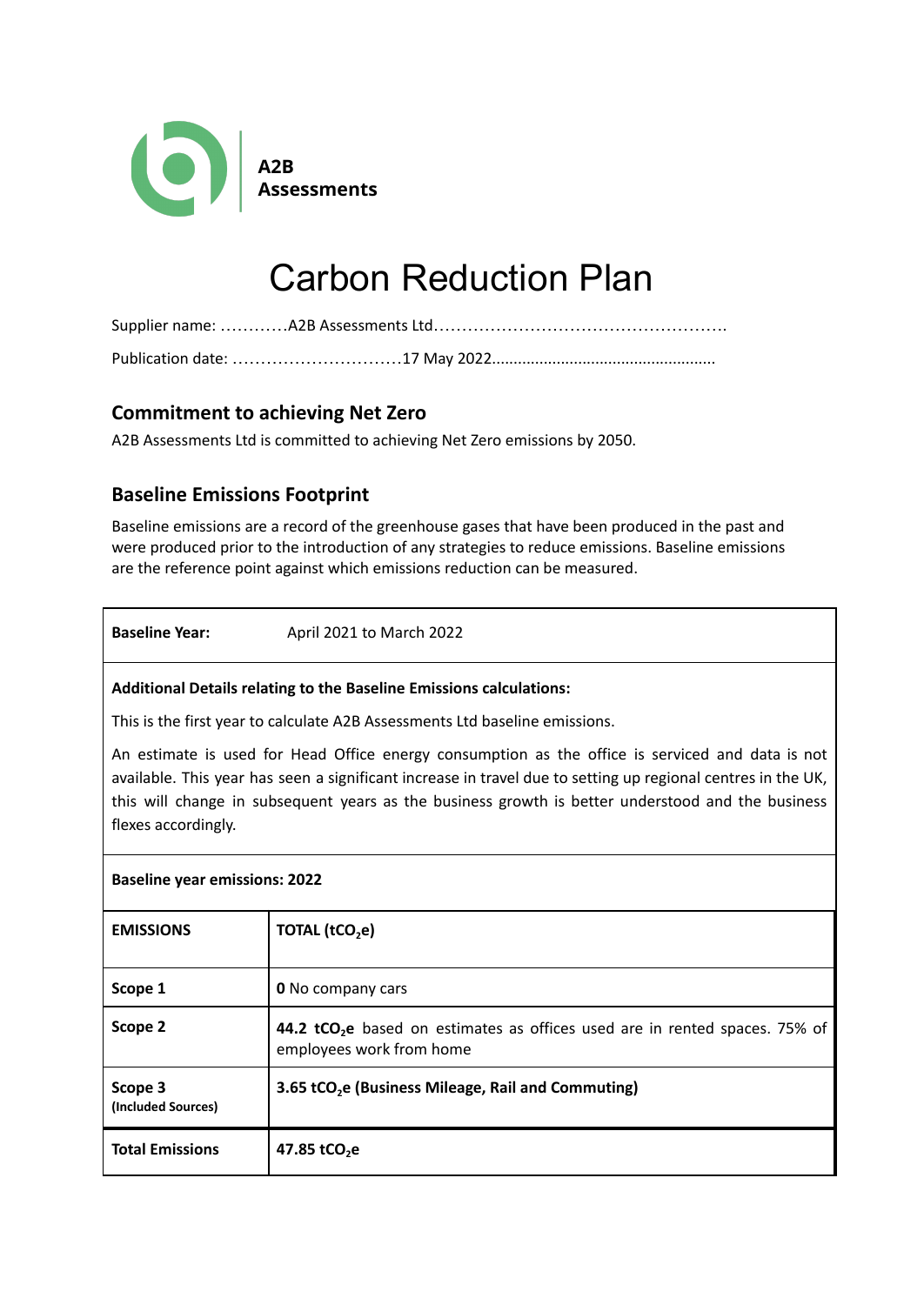

## **Current Emissions Reporting**

*2021-2022 is the baseline year the reporting will take place next year versus the baseline*

| <b>Reporting Year: 2023</b>   |                            |  |
|-------------------------------|----------------------------|--|
| <b>EMISSIONS</b>              | TOTAL (tCO <sub>2</sub> e) |  |
| Scope 1                       | <b>TBC</b>                 |  |
| Scope 2                       | <b>TBC</b>                 |  |
| Scope 3<br>(Included Sources) | <b>TBC</b>                 |  |
| <b>Total Emissions</b>        | <b>TBC</b>                 |  |

## **Emissions reduction targets**

In order to progress to achieving Net Zero, we will be adopting the following carbon reduction targets:

- Reduce head office energy consumption by promoting remote and hybrid working
- Reduce commuting by greater participation in cycling (Cycle to Work)
- Reduce the number of business miles or train miles used to set up and maintain our remote sites (Facilities Manager)
- Offset carbon emissions as a business eg tree planting
- Recycling of old furniture and IT equipment as it needs replacing

We project that carbon emissions will decrease over the next five years by **5** tCO<sub>2</sub>e by 2027. This is a reduction of **10.4**%

# **Carbon Reduction Projects**

As 2022 is the baseline for the Carbon Reduction Plan there are no completed initiatives to detail as yet.

Future Carbon Reducing Projects are:

- Continue to embrace remote working for 2022 to 2023 and expand the remote/hybrid way of working to existing office based workers who will be able to have 1/5th of their time working from home.
- Promote cycle to work scheme to reduce the effect of commuting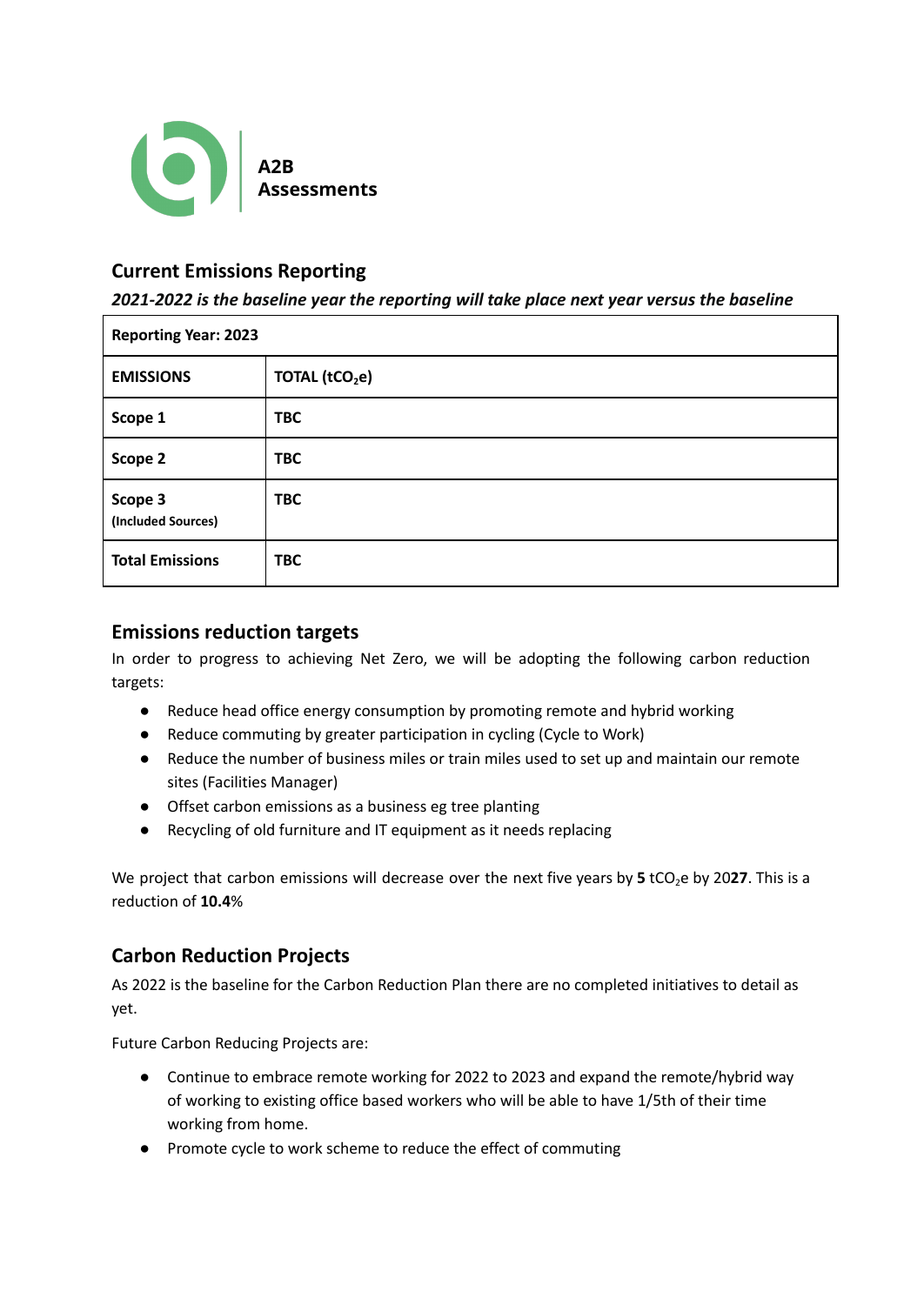

- To minimise Facilities Manager car and train travel to remote offices unless absolutely necessary by planning routes and working with other regional contacts to service the offices.
- Research methods of offsetting carbon emissions as a business eg tree planting
- Recycle old furniture and IT equipment donate to charities to use before the end of its life

The carbon emission reduction achieved by these schemes could equate to 5 tCO<sub>2</sub>e, a 10.4%ge reduction against the 2022 baseline and the measures will be in effect for the duration of the time.



Progress against these targets will be plotted in the following graph:

## **Declaration and Sign Off**

This Carbon Reduction Plan has been completed in accordance with PPN 06/21 and associated guidance and reporting standard for Carbon Reduction Plans.

Emissions have been reported and recorded in accordance with the published reporting standard for Carbon Reduction Plans and the GHG Reporting Protocol corporate standard<sup>1</sup> and uses the appropriate [Government](https://www.gov.uk/government/collections/government-conversion-factors-for-company-reporting) emission conversion factors for greenhouse gas company reporting<sup>2</sup>.

<sup>1</sup> <https://ghgprotocol.org/corporate-standard>

<sup>2</sup> <https://www.gov.uk/government/collections/government-conversion-factors-for-company-reporting>